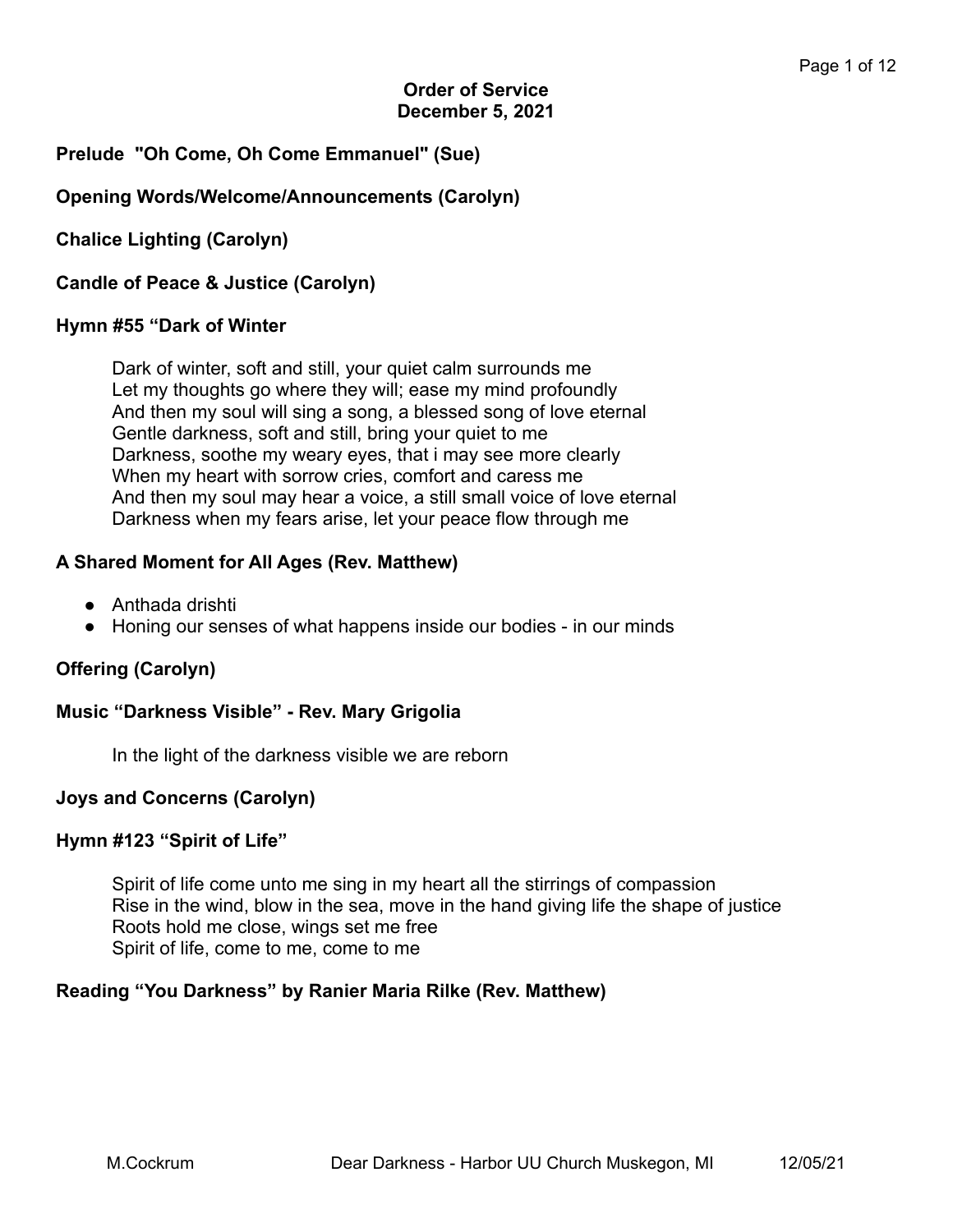- Read Lectio Divina Style
- Notice what shimmers, what associations
- Another kind of listening

René Karl Wilhelm Johann Josef Maria **Rilke** (4 December 1875 – 29 December 1926), better known as Rainer Maria **Rilke** was an Austrian poet and novelist.

You, darkness, that I come from I love you more than all the fires that fence in the world, for the fire makes a circle of light for everyone and then no one outside learns of you. But the darkness pulls in everythingshapes and fires, animals and myself, how easily it gathers them! powers and peopleand it is possible a great presence is moving near me. I have faith in nights.

Rainer Maria Rilke (pub 1905) Robert Bly (transl)

#### **Message "Dear Darkness" by Rev. Matthew Cockrum**

Dear Darkness,

I have decided to address you directly today, as does the poet, Rilke, in his poem earlier. You know of course that often at this time of year, as folks are anticipating Christmas, sermons contain letters to figures in the nativity scene - from Mary and Joseph to the animals and wise men to the angels, wise ones, and even to the baby Jesus.

But as Rilke asserts, those illumined by and included in the glow of the scene often distract us from the bigger picture...even beyond the sociopolitical contexts of empires and oppressions…

"The fire makes a circle of light...and then no one outside learns of you…"

And I want to learn of you I want to learn from you

I am also aware, darkness that I come from That we all come from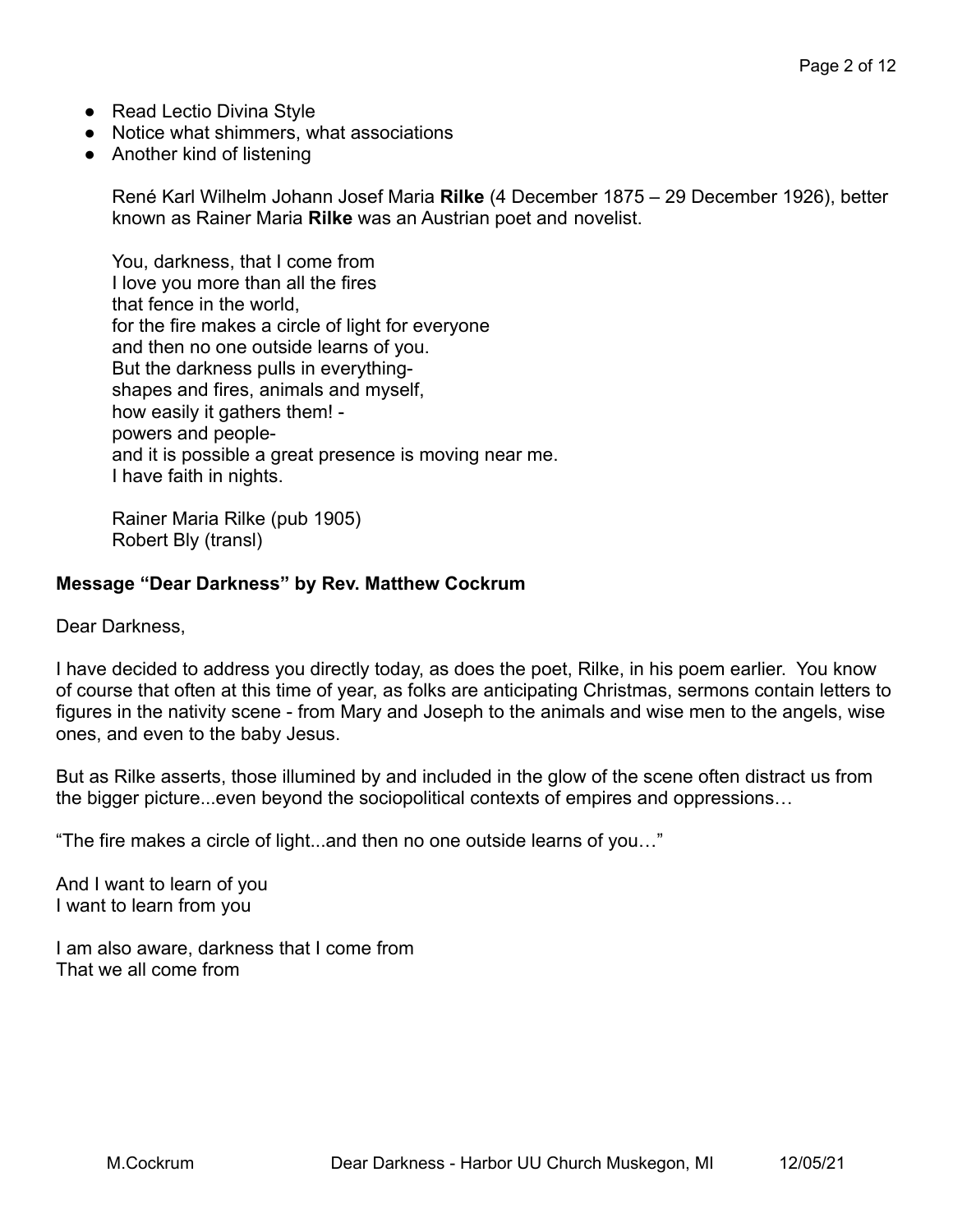That asking to learn of you and from you is no small feat And it is not as romantic as I might want it to be

Of course there is the acknowledgement that you've gotten a bad rap We've learned about how colorism and racism have been reinscribed and reinforced over the years Come to appreciate and police ourselves for using words like "blacklisted"

Words that associate darkness with something bad

Something to be avoided

And yet on the other side of the coin

I am aware that even the adoration of darkness can become a caricature

Thinking here of the goddess figure Kali

A fierce feminine figure Who devours demons Saves by destroying

And then is called back to calmness by the crying of an infant

I want to learn of you And from you Because I believe that I (and not I alone) Am too ready to either Adore you falsely Or to run from you fearfully I want to learn how you work in the grand scheme of things

I write to you especially now

When others are writing wishes to Santa Claus

Or composing annual recounts to loved ones in their end of the year letters Because these days are, indeed, the darkest of the year As we here in the northern hemisphere

Are tilted further and further away from the sun

As our nights come earlier

Last longer

But our lives

Of work

Of school

Of habit and commitment

Refuse to change

And we are just passing through

The renewal of the moon

Those of us who watch it and notice

Will be hard pressed to find any glimpse of the fair night luminary

And not only because of the cloudy, west michigan skies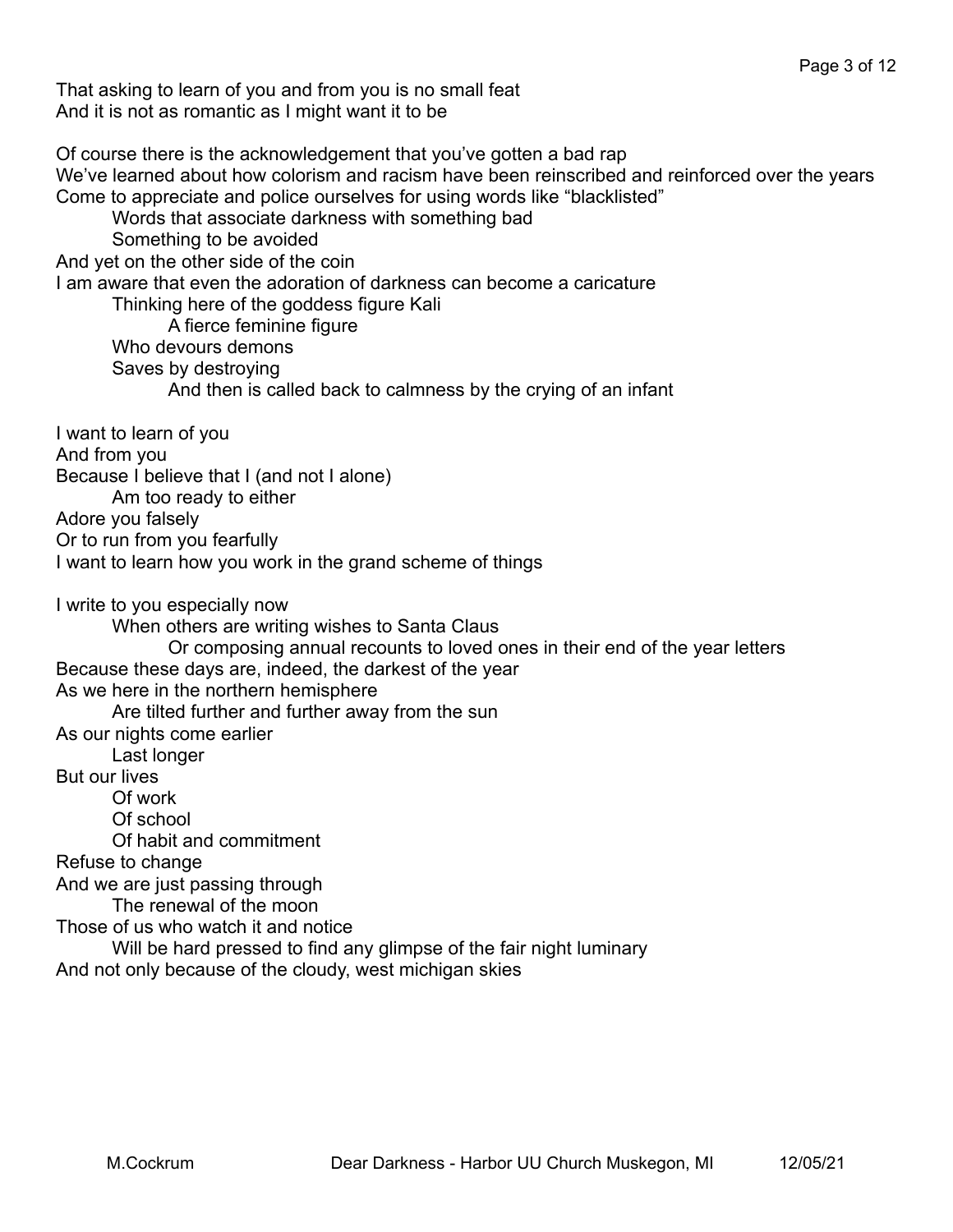I want to know, Dear Darkness What is it like To stand aside And watch as we, some of us, many of us Kindle candles Decorate brightly Feast and gather Exchange gifts And remind one another That the light *will* come back What is it like To be prayed against To be resisted To be endured Rather than to be Celebrated Settled into Cherished Acknowledged Even embraced...and allowed to embrace I think perhaps I know...at least a bit I think maybe all of us do We all have some experience Of being resisted Of being endured Of being prayed against There is something within each of us That longs To be celebrated To be settled into Cherished Embraced...and allowed to embrace

There is something In each of us, i think i hear you saying That yearns to be able to trust the intuition That a great presence is moving near us A presence that somehow - unintelligibly Includes and embraces everything and everyone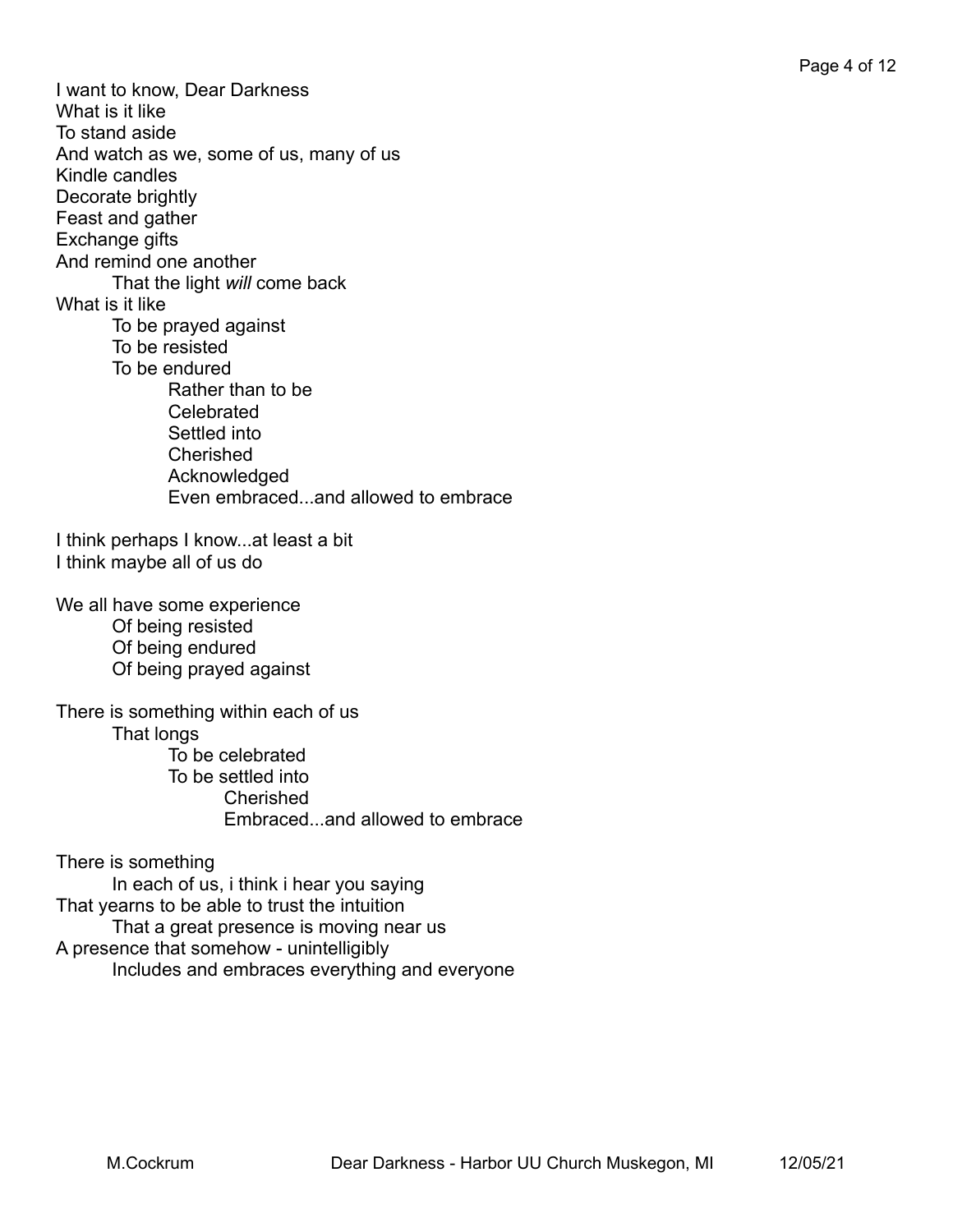But how Just how Do we lean into that? How can I, how can we Better learn to pay attention Not only to the wisdom and power of our intellect Not only to our keen insights Not only to our well-honed opinions and positions And not only To the sources we trust The institutions and pronouncements That either reinforce our already held opinions Or that challenge us only in ways we will accept Dear Darkness How...can I, can we Pay better

**Closer** 

Attention to you?

I am reminded of a passage in a Marge Piercy poem, "Councils" Where she says:

> *Perhaps we should sit in the dark. In the dark we could utter our feelings. In the dark we could propose and describe and suggest.*

Kinder

*In the dark we could not see who speaks and only the words would say what they say.*

*Thus saying what we feel and what we want, what we fear for ourselves and each other into the dark, perhaps we could begin to begin to listen…*

*...After each speaks, [they] will repeat a ritual phrase:*

*It is not I who speaks but the wind. Wind blows through me.*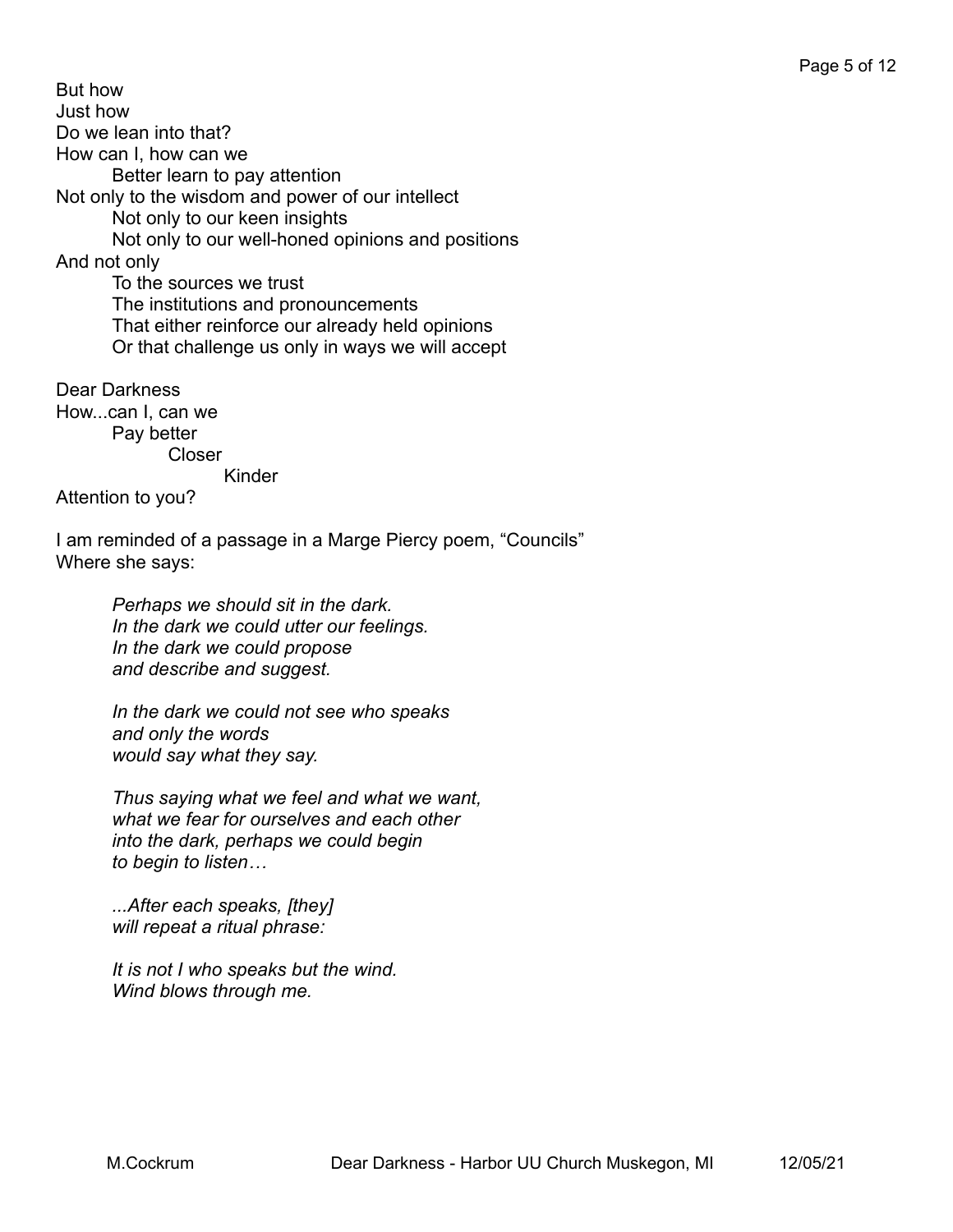*Long after me, is the wind*

I wonder, Darkness, what it would be like If we held our feasts and festivals In the darkness Without lighting candles Or turning on colorful bulbs Would the tales we tell ourselves and each other Feel more like spooky ghost stories? If we allowed ourselves to be swallowed by you

Would we come to know ourselves And the human experience More clearly More deeply Would we come to accept ourselves And each other Would we come to accept our bodies?

Of course, there is a part of me that has been faithfully trained to be skeptical Because if I cannot see who is speaking What if the wrong kind of person's opinion gets too much air time?

And also Of course What if i were to discover That the people I trust Actually hold things within themselves **Opinions Experiences Actions** That are unspeakable to me Abhorrent Deemed unworthy of love irredeemable

But if I believe, as I say I do That there is nothing within us unworthy of love A conviction inspired by our universalist forebears and spirit And if i believe, as i say i do That panentheism is real That everything and everyone is in G-d But that G-d is bigger than just the sum of everything there is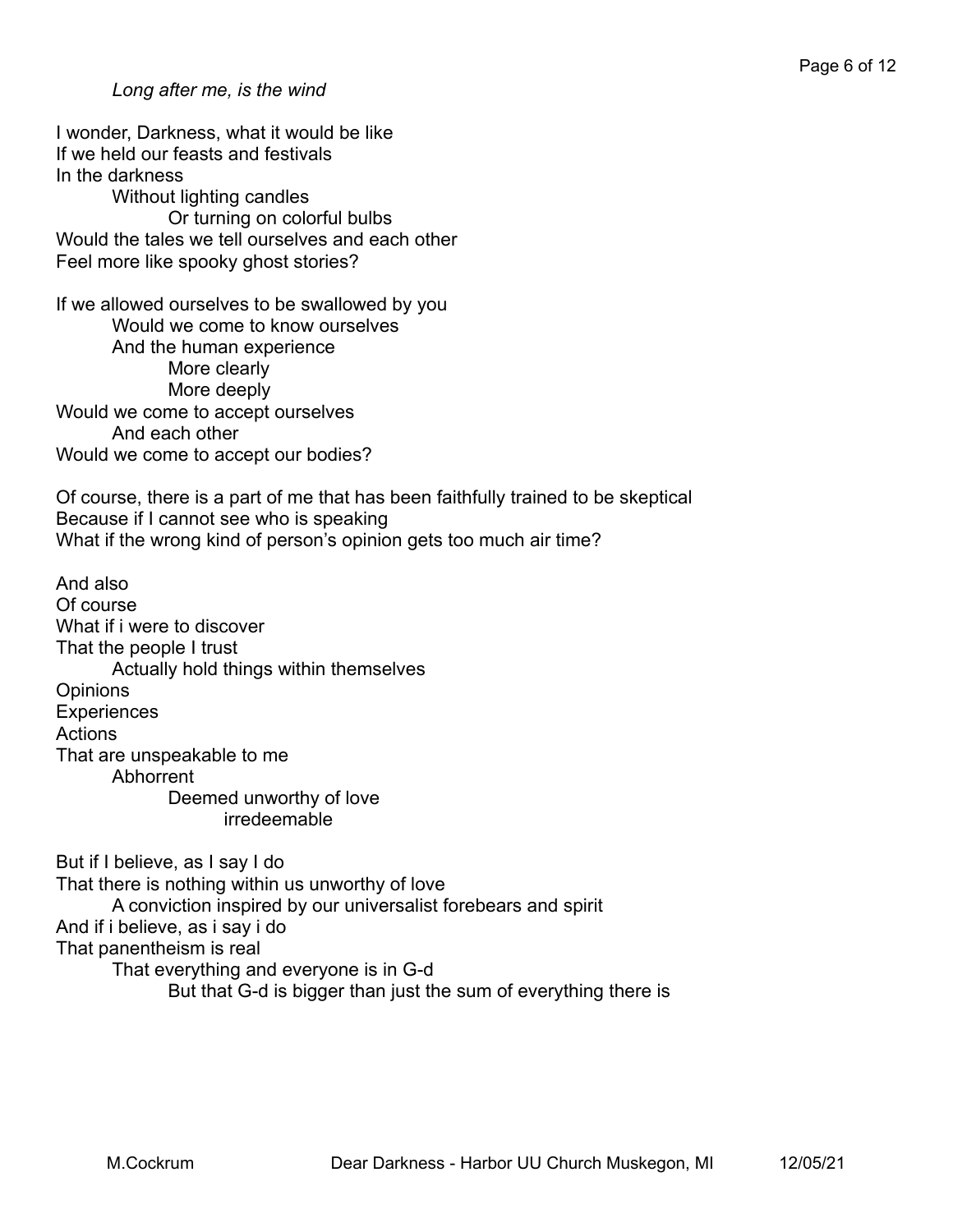Then this cannot be true, can it?

And if I believe, as I say I do That scripture has important **Powerful** poetic **Truth** Then "in the beginning"...was Darkness

You, Darkness, that we come from Are the mystery at the beginning And well I know From my work as a hospice chaplain You are the mystery to which we return Some of peacefully Others of us, not so much

But you are also The mystery in which we live And move And have our being

This, too, i am learning more deeply from my work as a hospice chaplain Where so very many of the folks i visit Live with dementia Or other conditions that limit my capacity To enter and understand their worlds As easily as I do (or think I do...or hope to) With so many others

And this

Long before they begin slipping more visibly Toward those places on the edges The fabrics of life and death Of this world And whatever comes next

Fray And intertwine

**Overlap** 

And those, too, Dear Darkness Are such precious places, I am finding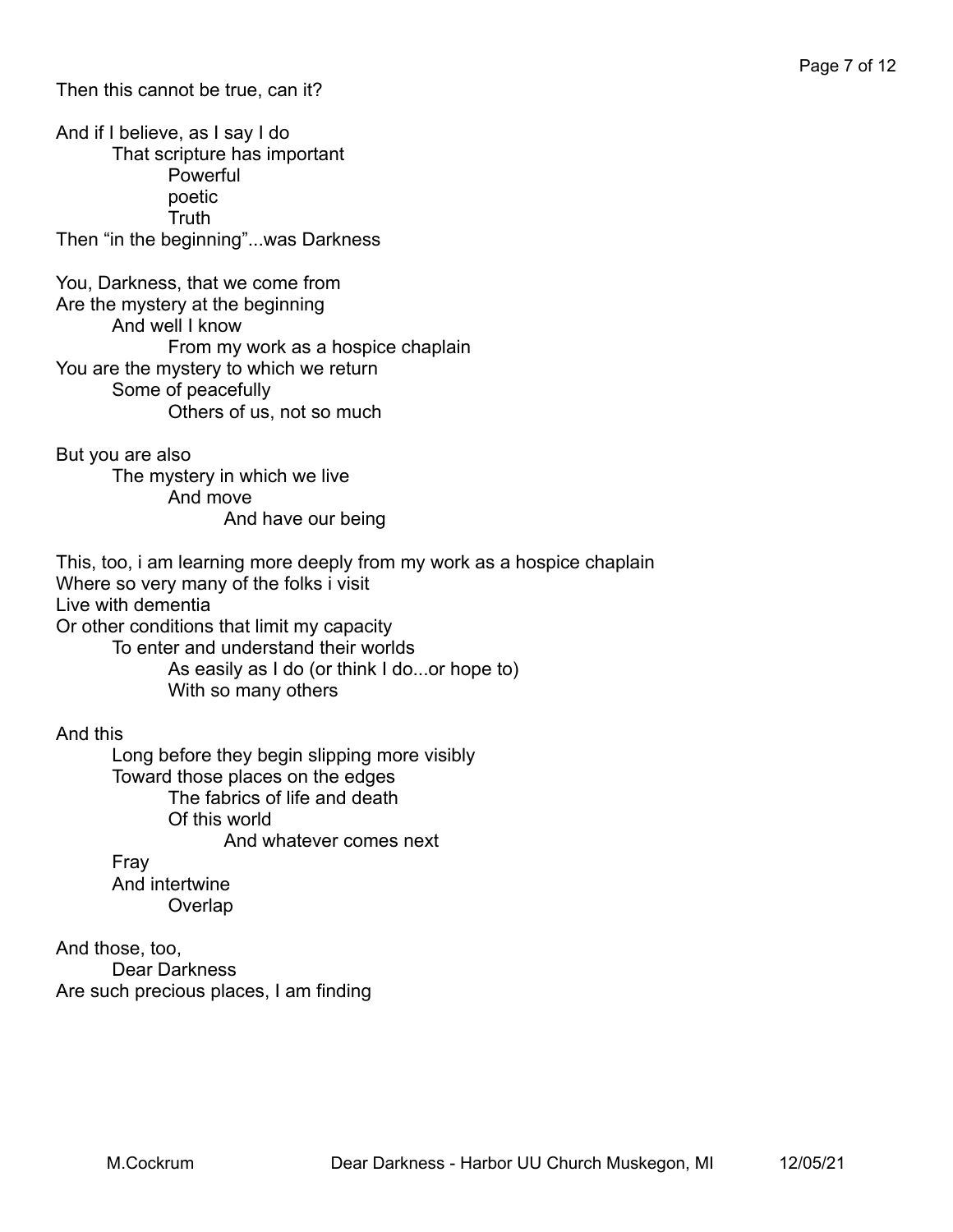Places so many of us Myself included Can be afraid to go

Is it because we want to trust and believe only What is rational and reasonable? And what are we missing But putting all of our energy and attention there? How are we casting others aside (into outer darkness as some would say) By refusing to even begin to begin to listen To experiences of (and opinions about) **Reality** That are so counter to our own? Perhaps I first began to learn this lesson When I was in training as a chaplain And called to visit folks hospitalized in the psychiatric unit It was there Not at deathbeds Where my fear of the darkness of the unknown Became so clear to me Because Ahh...you know why, don't you, Dear Darkness? Because the lines between "Us" and "them" "Sanity" and "insanity" "Inspiration" and "mania" Is oh-so visibly thin and permeable When someone offering religious and spiritual comfort Is called to visit someone Convinced that they are God I can imagine you chuckling at that, Dear Darkness Or at least I hope you are And I imagine you are not surprised And I imagine you do not judge me for this and for these My insecurities My doubts

My fears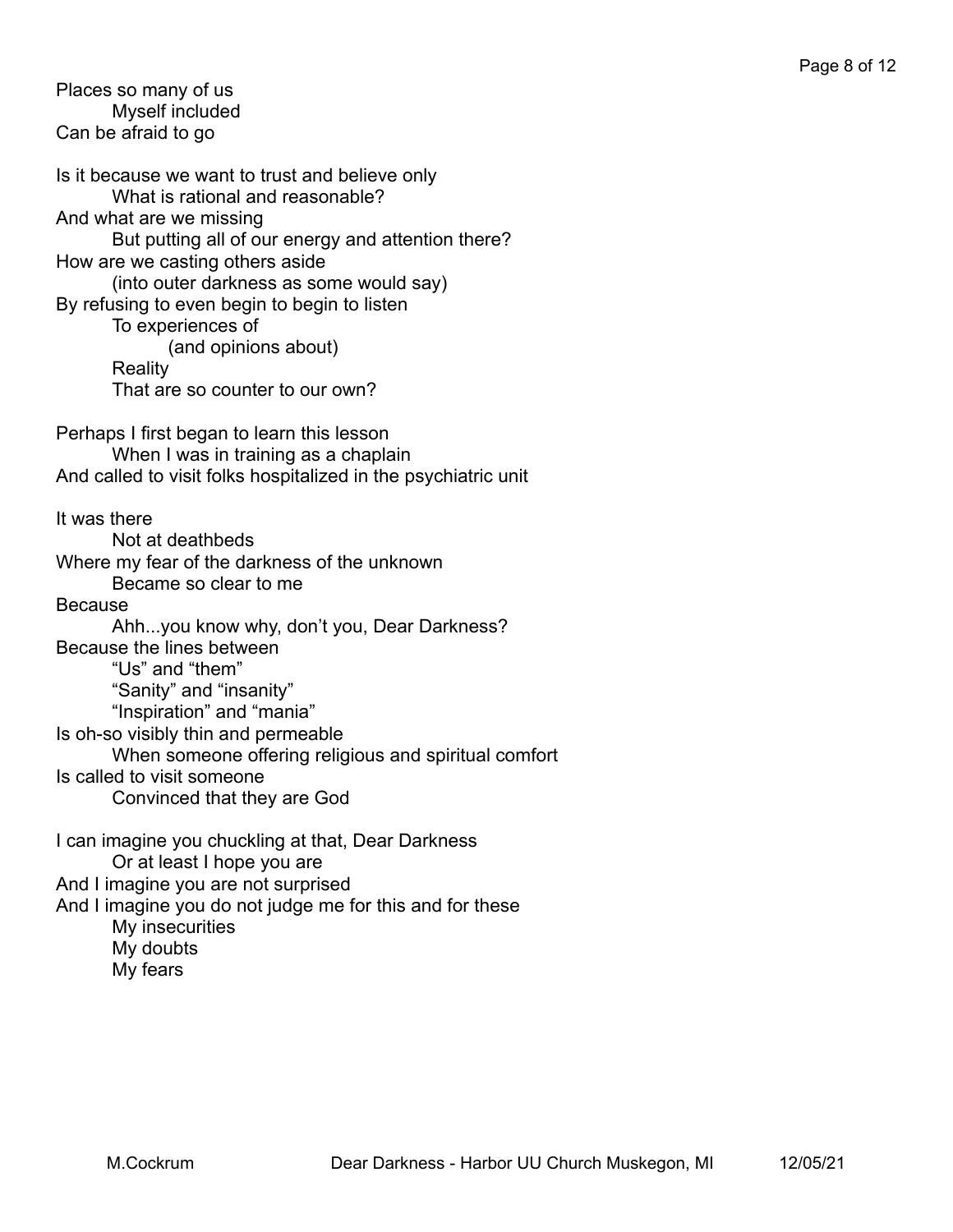And I hope Oh how I hope I hope, Dear Darkness That I and that we can learn from you In these days where you claim more and more of our time I hope that I and we can trust how you draw everything to yourself So that as we continue to try to figure it all out **Politics** Public Safety Holiday Gatherings Our own lives As we continue to try to navigate the sacred and the mundane Help us to look To listen To feel For how you are enfolding us Help us, will you? to be less afraid of you Inside us Inside others And all around us Help us To trust and to lean into Our direct experience of you Transcending mystery and wonder That renews us Restores our senses That life is, indeed, worth living That death is not the enemy That darkness...is where we are born and reborn again Give to us Dear Darkness The wisdom to return again The capacity to honor the fullness of life In all its complexities I ask these gifts for all of us, of course But, selfishly, for myself

I need you, Dear Darkness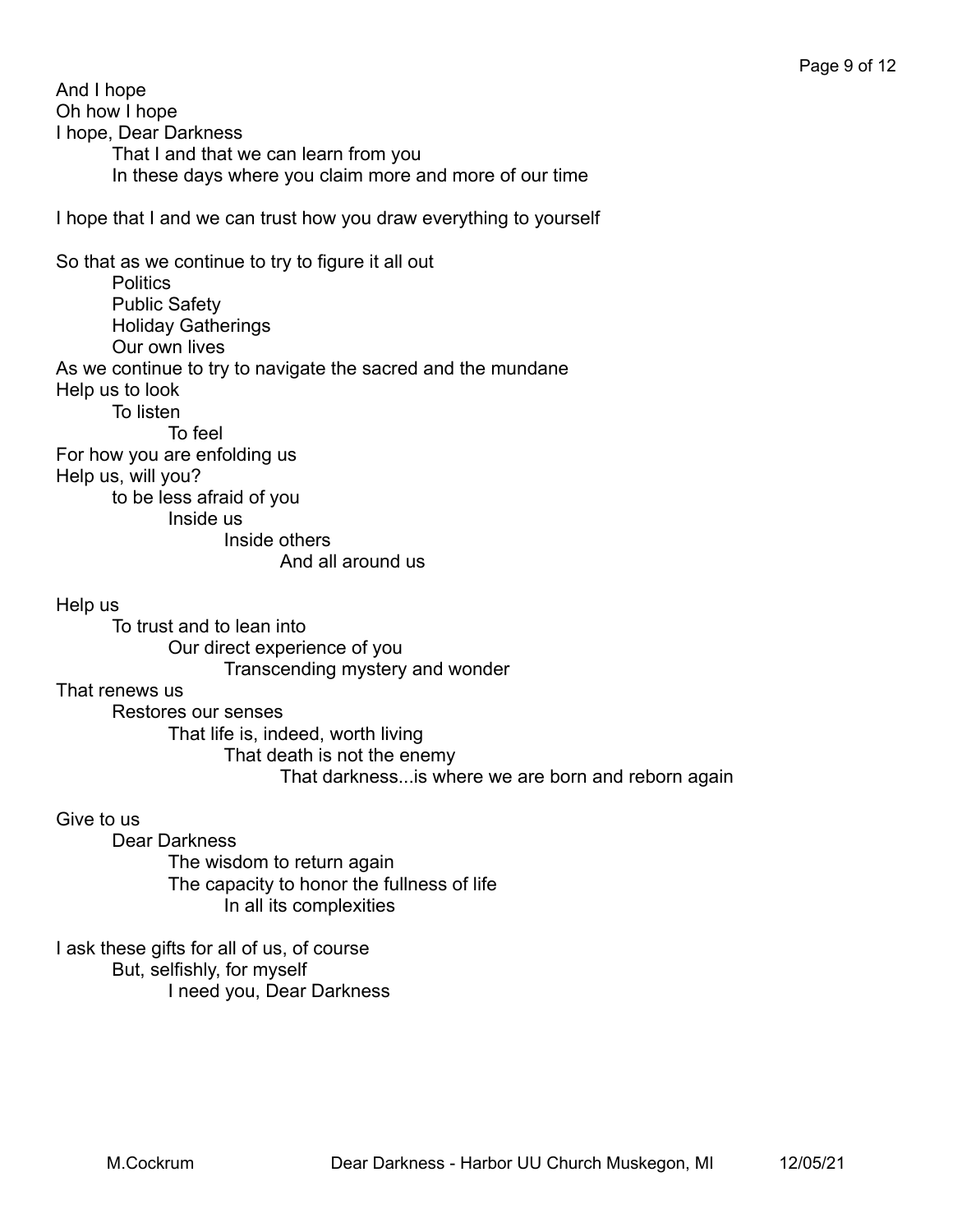#### Dear Darkness that I come from

I need you And the night vision that you bring

Peace, Faith & Passion, Matthew

### **Hymn #1011 "Return Again"**

Return again, return again, return to the home of your soul Return to who you are, return to what you are, return to where you are born and reborn again

#### **Closing Words (Matthew)**

May all the blessings of these darkening days be with you May you honor the holiness within you And all around you May you find comfort and courage For your fear and doubt May you know that you are never, truly **Separated** Or cast out And may your life be a message of this same blessing and a promise Everywhere you go.

## **Postlude "Night Vision" (Sue)**

By day give thanks, by night beware Half the world in sweetness, the other in fear When the darkness takes you with her hand across your face Don't give in too quickly find the things she's erased Find the line, find the shape through the grain Find the outline and things will tell you their name The table, the guitar, the empty glass All will blend together when the daylight has passed Find the line, find the shape, through the grain Find the outline and things will tell you their name Now i watch you falling into sleep Watch your firsts against the sheet Watch your lips fall open and your eyes dim in blind faith I would shelter you and keep you in light But i can only give you night vision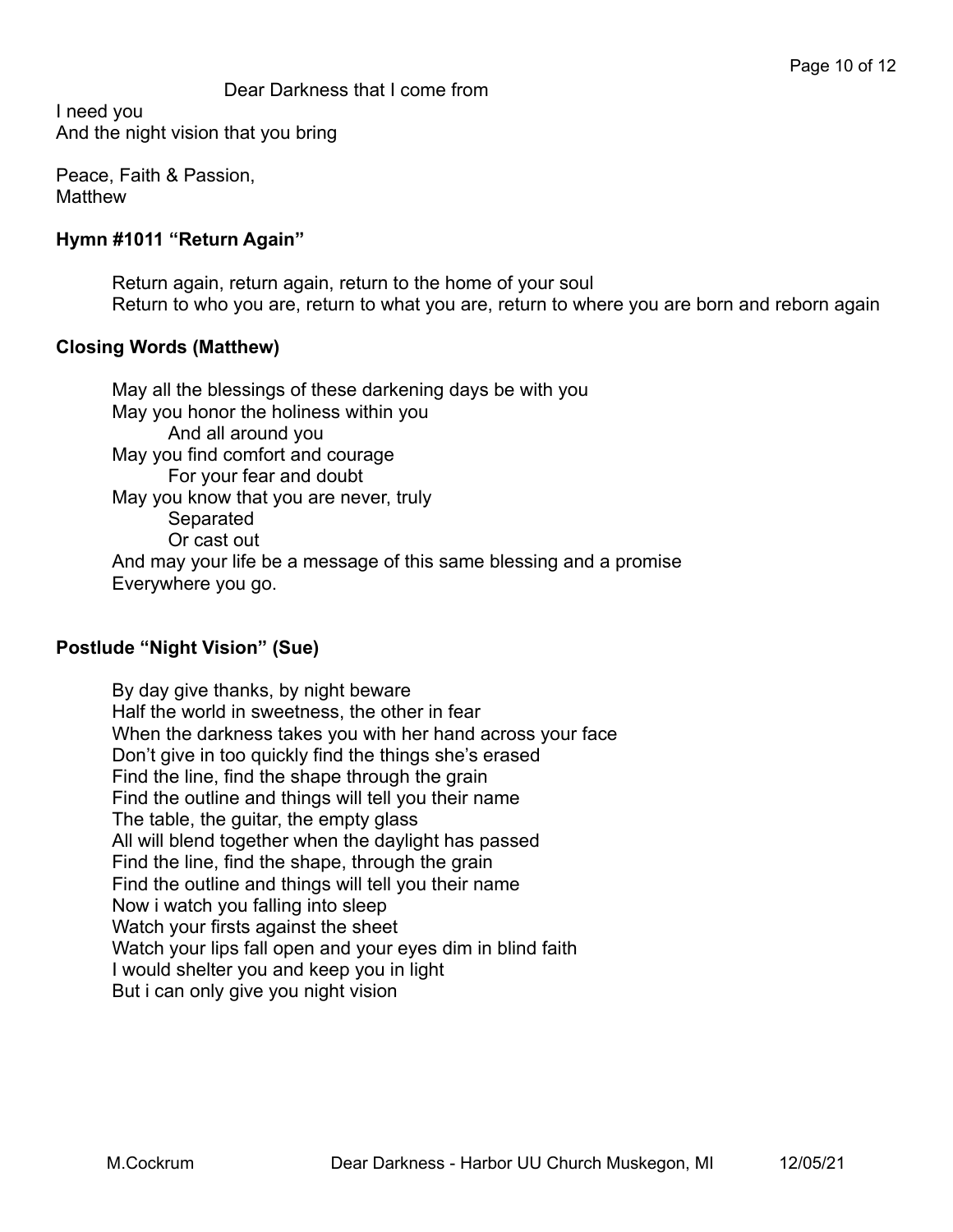# **Extinguish Chalice (Carolyn)**

- Dark of memory
- Dark of hope/vision
- Unknown
- Night vision joseph and jacob dreams, interpreting what is difficult to see, understand
- Parsha
	- Jacob: dreams, angels, reunions with Esau & Joseph container of oil
	- Judah & Tamar
	- Joseph: dreams, two pits (sold by brothers, jail in Egypt), reunions with brothers and father
- **Haftarah** 
	- Solomon: dreams, two women and Babies
- Marge Piercy Councils in the dark we could simply hear
- UU
	- Cherishing clarity, insight, knowing...being right
	- 8th principle project
- World around us
	- Politics
	- Health
- Hanukkah
- New moon
- Rebirth
	- Jewish scripture in the beginning was darkness
	- Dark of winter
	- Return again
	- $\circ$  In the light of the darkness visible we are reborn
	- Advent jesus birth, widening the tent pegs
- Doorways to dying being with vs being right or righteous
- Hello Darkness my old friend
- Kali
- Facing shadows strength

Or

Anita Barrows & Joanna Macy translation in hymnal supplement

You, darkness, of whom I am born - I love you more than the flame That limits the world To the circle it illumines